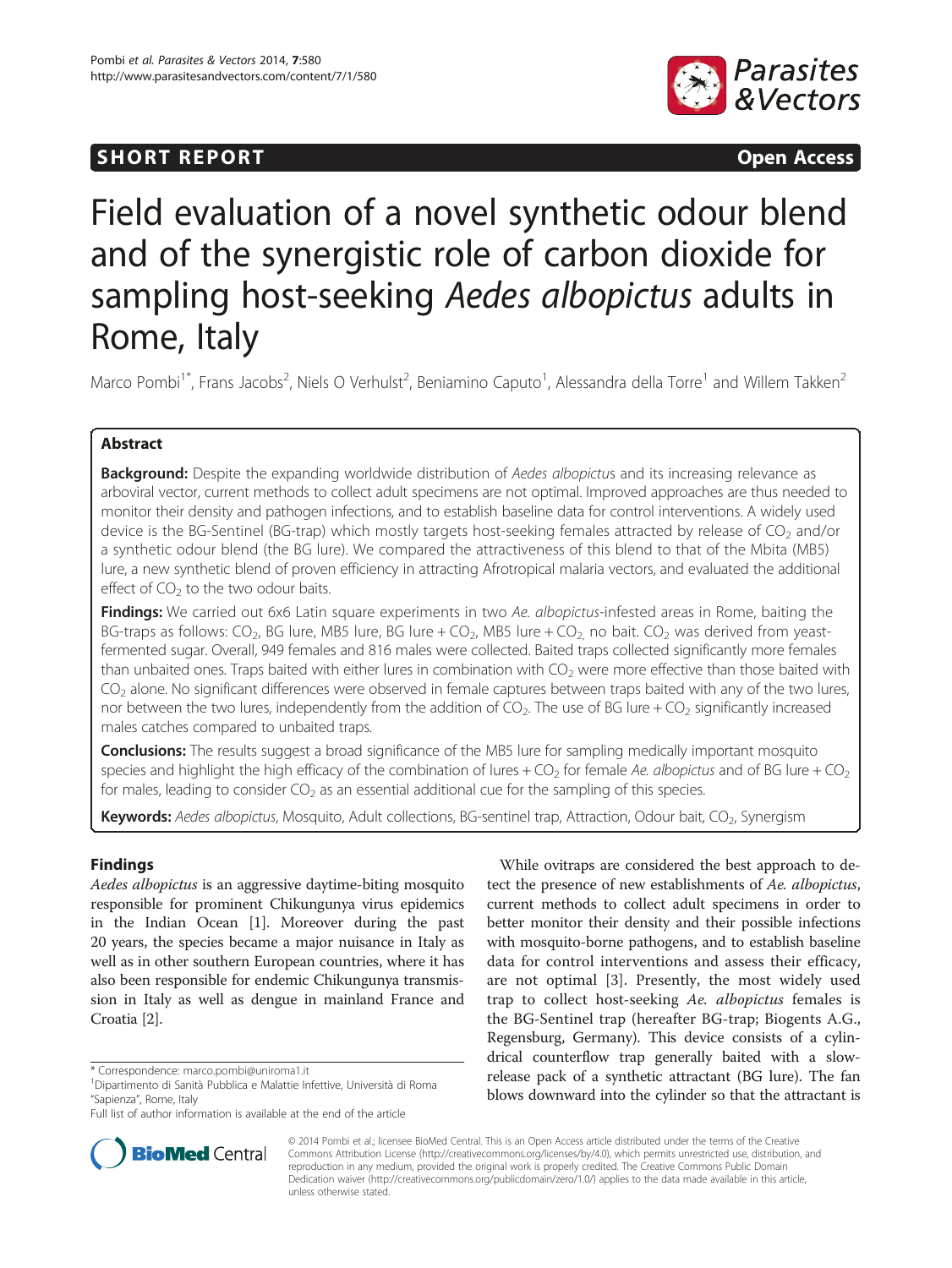blown upward, by overpressure, and out through the upper netting cover. Mosquitoes attracted to the source of odour are drawn into a mesh collecting bag by the downward airflow originating from the fan. Although the BGtrap was originally developed to collect the main dengue vector species Ae. aegypti in tropical areas [[4-6\]](#page-4-0), field studies have shown its efficacy in collecting other mosquito species as well, particularly when simultaneously releasing both BG lure and  $CO<sub>2</sub>$ , in North America [\[7](#page-4-0)] as well as in Europe [\[8,9\]](#page-4-0).

A recent study showed a very high attractiveness of selected synthetic blends simulating human odours to host-seeking Afrotropical malaria vectors as well as the filariasis vector Culex quinquefasciatus and other potential mosquito species [[10](#page-4-0)]. Here we report results of field experiments carried out in Rome, Italy, to test the efficacy of one of these blends as a possible alternative to the commonly used BG lure to collect adult Ae. albopictus and to assess the possible effect of  $CO<sub>2</sub>$  addition to the lures.

## Material and methods

Two 6 × 6 Latin square experiments were carried out from 5 to 13 October 2011 in two highly Ae. albopictus-infested areas in Rome ( $\sim$ 3000 m<sup>2</sup> each and  $\sim$ 1 km distant one from the other), i.e. the garden of the Unit of Comparative Anatomy of the Department of Biology and Biotechnology of Sapienza University [\[11](#page-4-0)] and Verano Cemetery [[12](#page-4-0)]. At each location, six BG-Sentinel traps (Biogents GmbH, Regensburg, Germany) were located at approximately 20 m from each other and baited with five different odour blends, as follows: 1-  $CO<sub>2</sub>$  (produced by 17.5 g of fermenting baker's yeast in a sucrose solution 0.29 M, as described by Smallegange et al. [\[13\]](#page-4-0)). 2- BG lure, i.e. standard BG lure sachets, Biogents, consisting of NH3, L-Lactic acid and hexanoic acid in unknown concentrations. 3- Mbita blend, i.e. MB5 lure,  $NH<sub>3</sub>$  (25% in water), L-(+)-Lactic acid (88-92% in water), tetradecanoic acid (16% in EtOH), 3 methyl-1-butanol (0.01% in paraffin oil) and butan-1 amine (0.001% in paraffin oil) [\[14\]](#page-4-0). One mL of each of the solutions was separately embedded in nylon strips  $(26.5 \times$ 1.0 cm) mounted on a wire frame and placed at the en-trance of BG trap [[15](#page-4-0)]. 4- BG lure +  $CO<sub>2</sub>$ . 5- MB5 lure +  $CO<sub>2</sub>$ . 6- a trap activated without any odour and used as a negative control (no bait). Temperature and relative humidity data of the sampling period in the Municipality of Rome were downloaded by the website Archivio Meteo Italia ([http://archivio-meteo.distile.it\)](http://archivio-meteo.distile.it); no rain occurred during the period of the experiment. Every 24 h, all BGtraps were rotated clockwise to the next position for a total of six days. Mosquitoes during each 24 h-sampling were removed from the trap-bags and frozen. Morphological identifications were carried out following Severini et al. [\[16\]](#page-4-0).

For both Ae. albopictus males and females collected, data were analysed by Generalized Linear Model (GLM) with Poisson distribution with log-link function, dispersion parameter estimated using sampling area, days of collection, trap positions and bait as factors. The final model, including significant factors, was used to calculate the estimated mean trap catches and standard errors followed by a pairwise comparison with LSD correction. All analyses have been performed with SPSS statistical software [\[17\]](#page-4-0).

## Results and discussion

A total of 1,858 mosquitoes were collected (1,191 in the Anatomy garden and 667 in the Verano cemetery): 95% of these were Ae. albopictus and 5% Culex pipiens. Table [1](#page-2-0) shows the median and total catches of Ae. albopictus females and males for each site and for each tested odour blend. Overall, a comparable number of females were collected in the two areas, while a significantly higher number of males were collected in the Anatomy garden (i.e. males:females ratio was 1.5 in the Anatomy garden and 0.3 in Verano;  $\chi^2 = 229.1$ ; p < 0.0001). Since there is no reason to assume that this reflects a real difference in sexratio in the two areas, the observed difference may be due to their distinctive ecological features. In particular, it may be hypothesized that the lower abundance of visual landmarks for male swarming [[18](#page-4-0)] in Anatomy garden (as opposed to Verano cemetery where landmarks such as graves or trees are very abundant) makes the white/dark contrast of BG-Sentinel trap the major swarming landmark in this area [\[19,20](#page-4-0)].

While the ambient temperature remained roughly stable during the experiments, fluctuations in daily female collections were positively correlated with relative humidity variations (Pearson's  $R^2 = 0.41$ , p = 0.026; Figure [1](#page-2-0)). This phenomenon, already observed in a previous study [[21](#page-4-0)], could be due to a stimulation of host-seeking behaviour by increasing relative humidity, which may be perceived by female mosquitoes as an indication of possible imminent rains and, thus, of increasing availability of oviposition/breeding sites [[22](#page-4-0)]. This hypothesis is also supported by the lack of correlation between daily male collections and relative humidity.

The GLM model for Ae. albopictus females retained sampling area  $(\chi^2 = 22.0; \ p = 0.001)$ , date of collection  $(\chi^2 = 38.3; p < 0.0001)$  and odour bait tested  $(\chi^2 = 4.39; p <$ 0.036) as significant effects. BG-trap position was shown not to affect the model significantly, although exposure to sun has been shown to reduce collection efficiency [[21](#page-4-0)]. Significant differences were observed in the mean number of females collected daily in the two sites with traps baited with the different blends (Figure [2](#page-3-0)A; Table [2\)](#page-3-0): i) all baited traps were significantly more effective than the unbaited ones (t-probabilities of pairwise differences; P < 0.05); ii)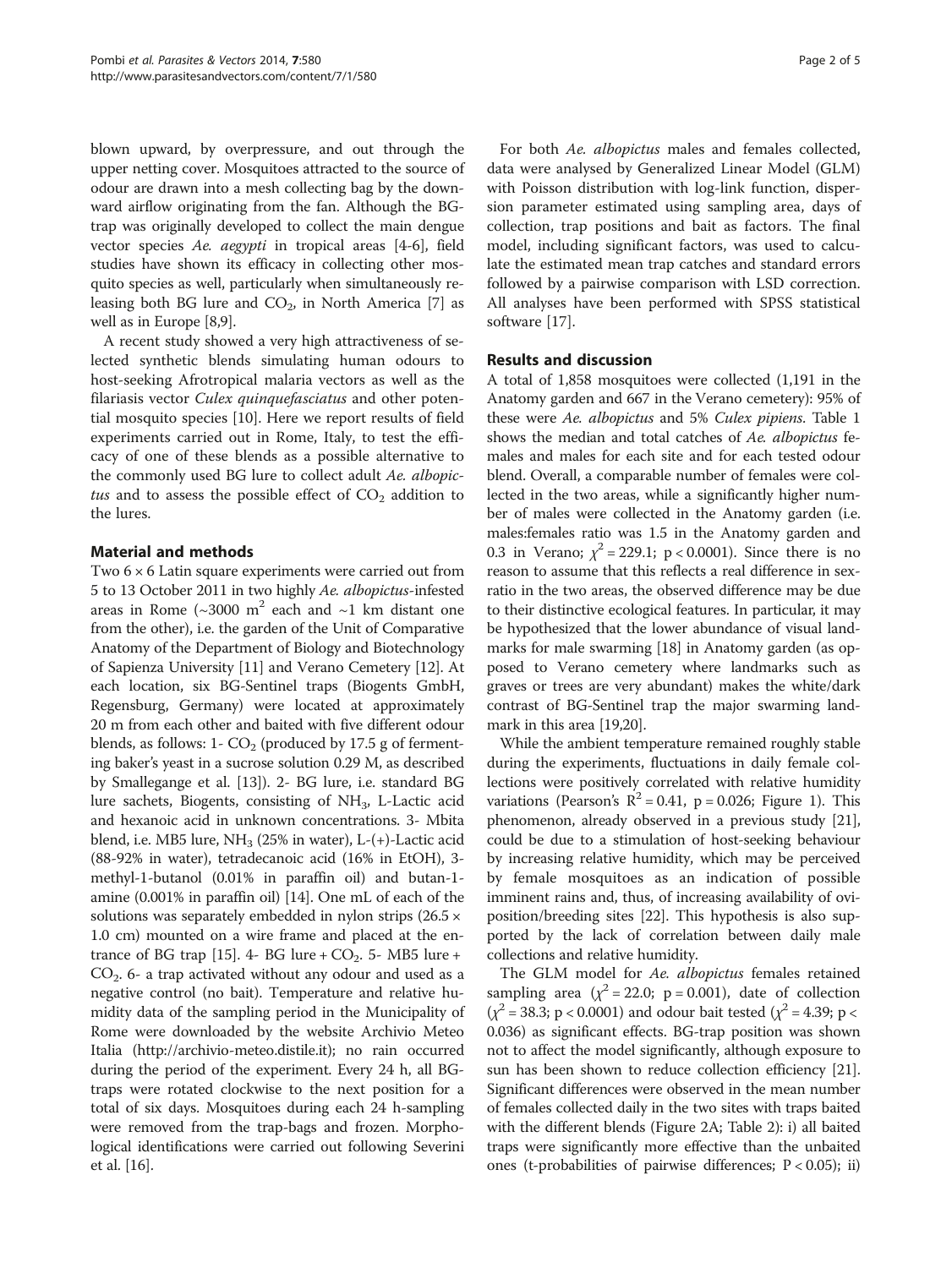| Bait             | Sex     | Anatomy garden |                   |           | <b>Verano cemetery</b> |                   |           |
|------------------|---------|----------------|-------------------|-----------|------------------------|-------------------|-----------|
|                  |         | Median         | 5-95% Percentiles | N(%)      | Median                 | 5-95% Percentiles | N (%)     |
| No bait          | females | 5              | $0 - 10$          | 30 (29%)  | 7                      | $1 - 18$          | 49 (77%)  |
|                  | males   | 7              | $0 - 44$          | 72 (71%)  | 1                      | $0 - 8$           | 15 (23%)  |
| CO <sub>2</sub>  | females | 10             | $0 - 20$          | 64 (47%)  | 8                      | $1 - 28$          | 59 (84%)  |
|                  | males   | 13             | $5 - 18$          | 71 (53%)  |                        | $0-6$             | 11 (16%)  |
| MB5 lure         | females | 7              | $5 - 11$          | 44 (40%)  | 12                     | $2 - 37$          | 99 (79%)  |
|                  | males   | 12             | $1 - 20$          | 67 (60%)  | 4                      | $0 - 9$           | 26 (21%)  |
| MB5 lure + $CO2$ | females | 15             | $11 - 28$         | 97 (44%)  | 19                     | $7 - 23$          | 96 (74%)  |
|                  | males   | 16             | $6 - 48$          | 121 (56%) | 6                      | $0 - 14$          | 34 (26%)  |
| <b>BG</b> lure   | females | 14             | $10 - 24$         | 93 (44%)  | 10                     | $0 - 40$          | 87 (80%)  |
|                  | males   | 21             | $4 - 34$          | 118 (56%) | $\overline{2}$         | $0 - 10$          | 22 (20%)  |
| BG lure + $CO2$  | females | 18             | $10 - 32$         | 118 (35%) | 18                     | $2 - 36$          | 113 (74%) |
|                  | males   | 37             | $5 - 95$          | 219 (65%) | 7                      | $0 - 19$          | 40 (26%)  |
| Total females    |         |                |                   | 446 (40%) |                        |                   | 503 (77%) |
| Total males      |         |                |                   | 668 (60%) |                        |                   | 148 (23%) |

<span id="page-2-0"></span>Table 1 Descriptive statistics of Aedes albopictus collected with different odour blends

Median and 5-95% percentile intervals of Ae. albopictus females and males collected with BG-Sentinel traps baited with different odour blends (BG lure and MB5 lure with/without  $CO<sub>2</sub>$ ) in two areas in Rome (Italy). No bait = negative control.

traps baited with either lures in combination with  $CO<sub>2</sub>$ were more effective than those baited with  $CO<sub>2</sub>$  alone (MB5 lure +  $CO_2$  vs  $CO_2$ : P = 0.052; BG lure +  $CO_2$  vs  $CO<sub>2</sub>:$  P = 0.005). No significant differences were observed between traps baited with MB5 lure alone versus MB5 lure +  $CO<sub>2</sub>$  and with BG lure alone versus BG lure +  $CO<sub>2</sub>$ . Finally, no significant differences were observed between the two lures neither in the absence, nor in the presence of  $CO<sub>2</sub>$ , although the highest collections were obtained with combinations of each lure with  $CO<sub>2</sub>$ .

GLM model of male collections – of which significant variables are: date of collection ( $\chi^2$  = 68.5; p < 0.0001), bait tested ( $\chi^2$  = 35.7; p < 0.0001) and trap position ( $\chi^2$  =

27.7; p-0.002) - showed a trend only partially consistent with the one observed for females (Figure [2](#page-3-0)B, Table [2\)](#page-3-0): i) baited traps were not significantly more effective than the not baited ones (probably due to low average catch sizes and large variations in estimates) except for BG lure +  $CO<sub>2</sub>$  (t-probabilities of pairwise differences; P = 0.005), ii) traps baited with BG lure, with or without  $CO<sub>2</sub>$ , were more effective than those baited with  $CO<sub>2</sub>$ alone (BG lure vs  $CO_2$ : P = 0.035; BG lure +  $CO_2$  vs  $CO_2$ : 0.002), whereas MB5 lure was more effective than  $CO<sub>2</sub>$ alone only in combination with  $CO_2$  (P = 0.019) iii) BG lure showed increased performance when  $CO<sub>2</sub>$  was added to the blend (BG lure +  $CO<sub>2</sub>$  vs BG lure: P =

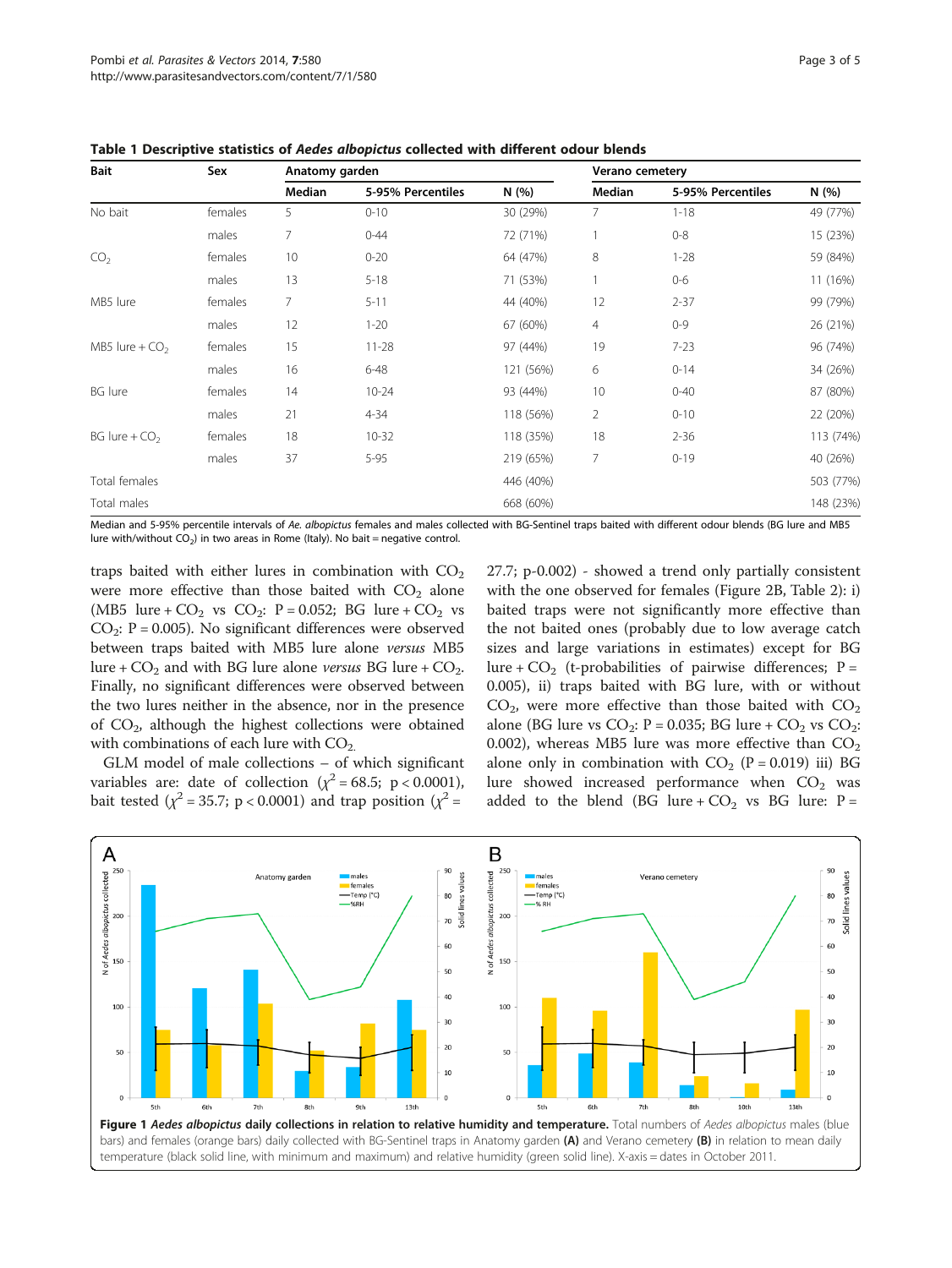<span id="page-3-0"></span>

0.038), whereas no significant differences were observed between traps baited with MB5 lure alone versus MB5 lure +  $CO<sub>2</sub>$ . The attractive effect of odour blends is likely due to the fact that Ae. albopictus males, although not blood-feeding, often mate with females in proximity of potential hosts and thus seek for hosts to increase their reproductive success [\[18](#page-4-0)].

In conclusion, the study demonstrates that the MB5 lure – which was developed to specifically attract highly anthropophilic Afrotropical malaria vectors and was shown to be very efficacious in this respect  $[15]$  $[15]$  – is as attractive as the BG lure to Ae. albopictus despite the

Table 2 Pairwise comparisons of predicted mean estimates of Aedes albopictus collected with different odour blends

| <b>Females</b>   |         |       |       |       |                                                 |
|------------------|---------|-------|-------|-------|-------------------------------------------------|
|                  |         |       |       |       | No bait $CO2$ MB5 lure BG lure MB5 lure + $CO2$ |
| CO <sub>2</sub>  | ns      |       |       |       |                                                 |
| MB5 lure         | 0.034   | ns    |       |       |                                                 |
| BG lure          | 0.02    | ns    | ns    |       |                                                 |
| MB5 lure + $CO2$ | 0.001   | 0.052 | ns    | ns    |                                                 |
| BG lure + $CO2$  | 0.000   | 0.005 | 0.025 | ns    | ns                                              |
| <b>Males</b>     |         |       |       |       |                                                 |
|                  | No bait |       |       |       | $CO2$ MB5 lure BG lure MB5 lure + $CO2$         |
| CO <sub>2</sub>  | ns      |       |       |       |                                                 |
| MB5 lure         | ns      | ns    |       |       |                                                 |
| <b>BG</b> lure   | ns      | 0.035 | ns    |       |                                                 |
| MB5 lure + $CO2$ | ns      | 0.019 | ns    | ns    |                                                 |
| BG lure + $CO2$  | 0.005   | 0.002 | 0.007 | 0.038 | ns                                              |

P-values of pairwise comparisons of predicted mean estimates of Ae. albopictus females and males collected with different odour blends (BG lure and MB5 lure with/without  $CO<sub>2</sub>$ ) as obtained by GLM. Only 95% significant p-values are shown. ns = non-significant p-value. No bait = negative control.

generalist feeding habits of this species [\[12\]](#page-4-0). This could imply that the MB5 lure can be effectively applied in sampling schemes were both anthropophilic and generalist species are targeted, although its attractiveness to tropical mosquito species remains to be compared to that of the BG lure. The availability of synthetic mosquito lures that are as attractive as a human is highly advantageous as odour-baited traps can be placed across a wide area without the need for operational visits for surveillance purposes. Moreover, recent studies have demonstrated that the residual effect of the MB5 lure exceeds 40 days opening the possibility to leave traps running unattended for several weeks, with a continuous release of attractants [[10](#page-4-0)].

The results show that the addition of the synthetic lures to  $CO<sub>2</sub>$  increases trap performance, thus confirming the importance of this blend combination in mosquito attraction already shown from previous studies with live animals [\[23](#page-4-0)]. Addition of  $CO<sub>2</sub>$  to BG lure and MB5 was shown to be highly attractive also to Ae. aegypti in the Brazilian Amazon region [[24\]](#page-4-0) and in Iquitos, Peru (W. Takken et al., unpublished data), respectively, further supporting addition of  $CO<sub>2</sub>$  as an essential element of synthetic odour baits for mosquitoes. Overall, odour-baited traps, as used in the current study, can be used in epidemiological studies of vector-borne disease risk estimates as well as for establishing the level of mosquito nuisance.

Moreover, the method used to release of  $CO<sub>2</sub>$  by yeast fermentation of sugar was shown to be effective also for Ae. albopictus in temperate climates. This method, already representing a cheap and reliable method for collection of other tropical mosquito species, has the clear operational advantage to obviate the more expensive and demanding use of gas tanks or dry ice [[13,25\]](#page-4-0).